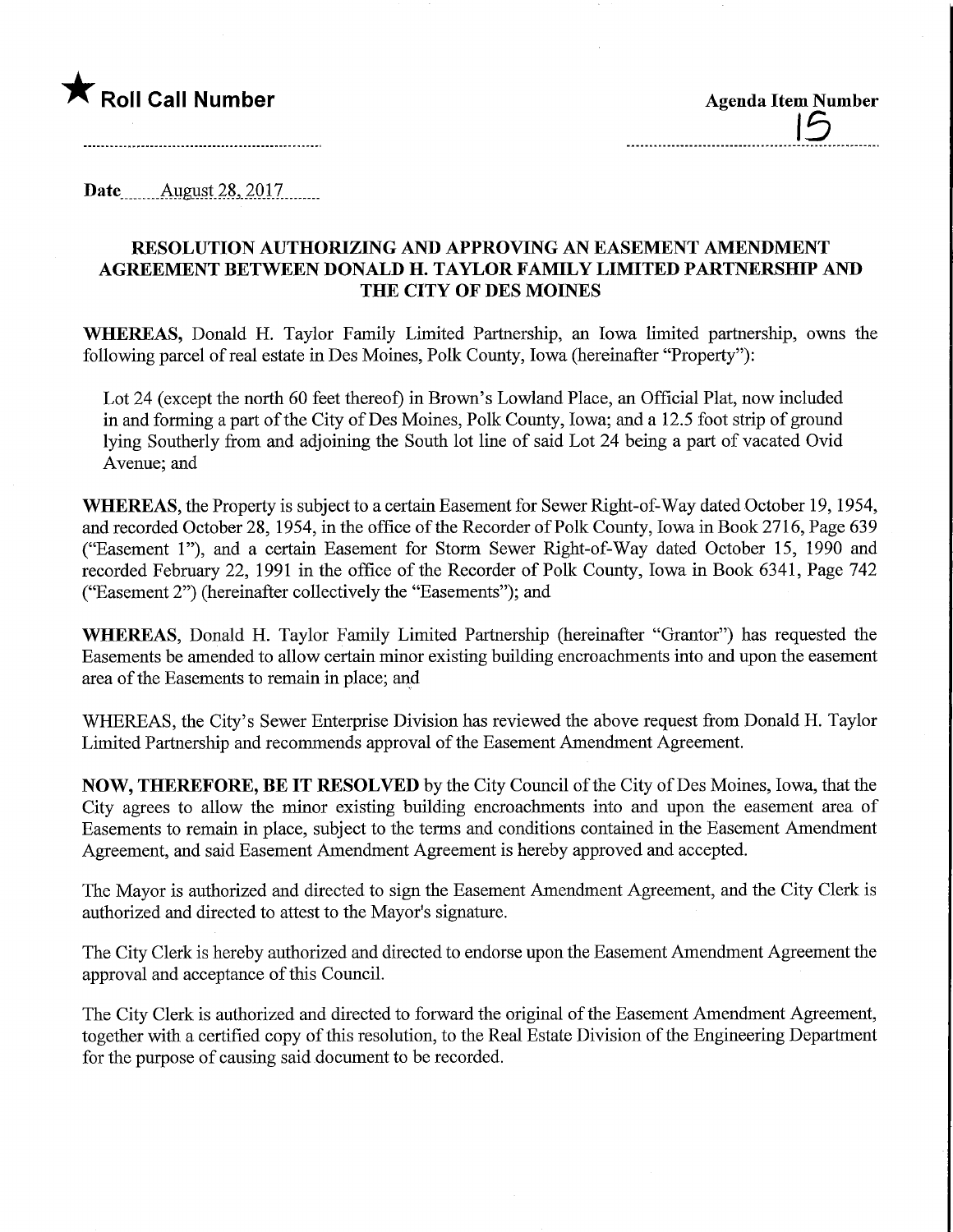## $\zeta$  Roll Call Number

| <b>Agenda Item Number</b> |  |
|---------------------------|--|
|                           |  |

**Date** August 28, 2017

The Real Estate Division Manager is authorized and directed to forward the original of the Easement Amendment Agreement, together with a certified copy of this resolution, to the Polk County Recorder's Office for the purpose of causing these documents to be recorded.

Upon receipt of the recorded documents back from the Polk County Recorder, the Real Estate Division Manager shall mail a copy of the Easement Amendment Agreement to Donald H. Taylor Family Limited Partnership.

There are no proceeds associated with this agreement.

Moved by to adopt.

## APPROVED AS TO FORM:

(Dia Cideland)

## Wieland, Assistant City Attorney

| <b>COUNCIL ACTION</b> | <b>YEAS</b> | <b>NAYS</b> | <b>PASS</b> | <b>ABSENT</b> |
|-----------------------|-------------|-------------|-------------|---------------|
| <b>COWNIE</b>         |             |             |             |               |
| <b>COLEMAN</b>        |             |             |             |               |
| <b>GATTO</b>          |             |             |             |               |
| <b>GRAY</b>           |             |             |             |               |
| <b>HENSLEY</b>        |             |             |             |               |
| <b>MOORE</b>          |             |             |             |               |
| WESTERGAARD           |             |             |             |               |
| <b>TOTAL</b>          |             |             |             |               |

Diane Rauh, City Clerk of said City hereby rtify that at a meeting of the City Council of said ty of Des Moines, held on the above date, among her proceedings the above was adopted.

I WITNESS WHEREOF, I have hereunto set my nd and affixed my seal the day and year first ove written.

Mayor